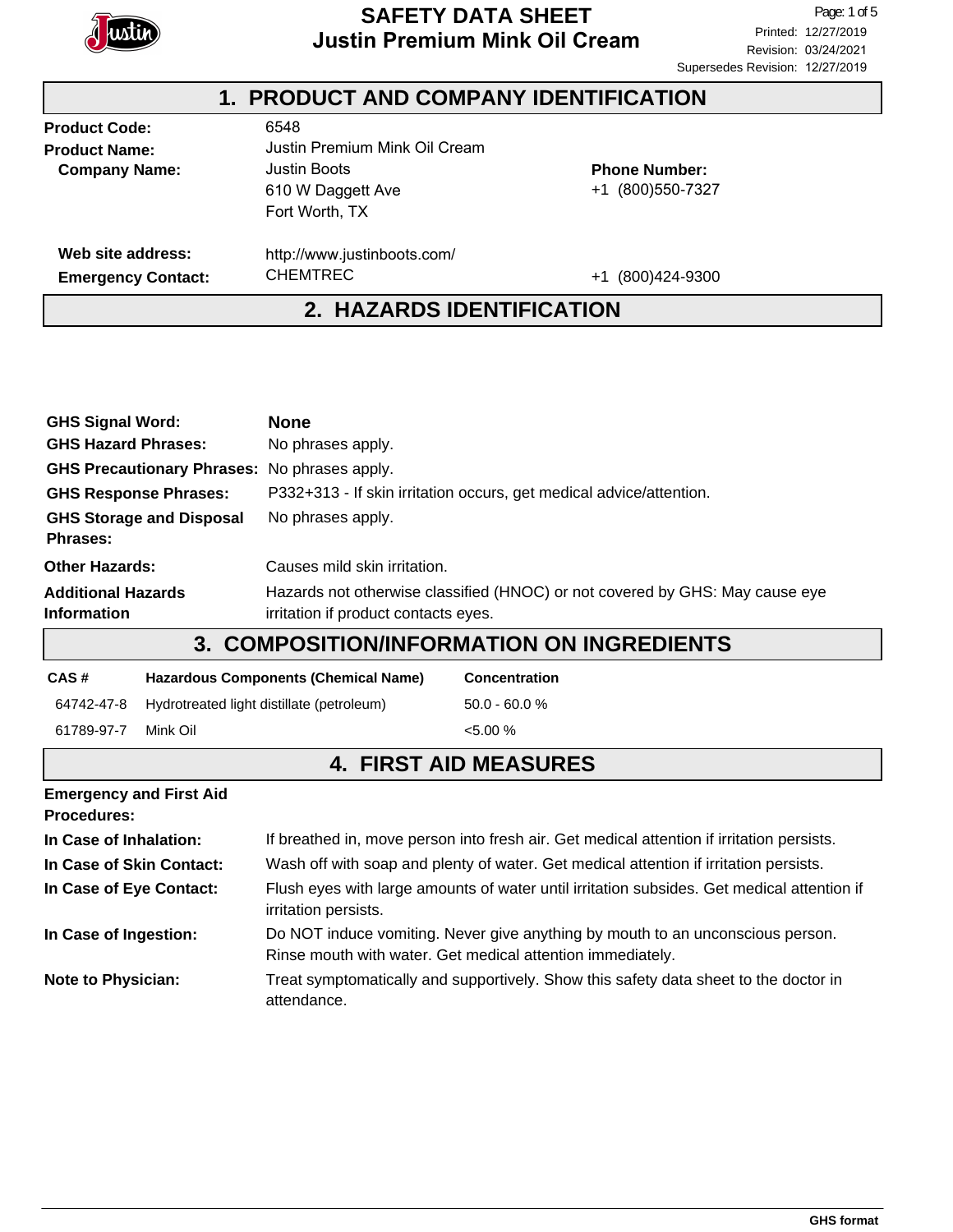## **SAFETY DATA SHEET**<br> **EXAGE THE PAGE IN THE PROPERTY PROPERTY PROPERTY**<br>
Printed: 12/27/2019 **Justin Premium Mink Oil Cream**

|                                                                                                   | <b>5. FIRE FIGHTING MEASURES</b>                                                                                                                             |  |  |
|---------------------------------------------------------------------------------------------------|--------------------------------------------------------------------------------------------------------------------------------------------------------------|--|--|
| Flash Pt:                                                                                         | NA Method Used: Not Applicable                                                                                                                               |  |  |
| <b>Explosive Limits:</b>                                                                          | LEL: No data.<br>UEL: No data.                                                                                                                               |  |  |
| <b>Autoignition Pt:</b>                                                                           | <b>NA</b>                                                                                                                                                    |  |  |
|                                                                                                   | Suitable Extinguishing Media: Use water spray, dry chemical, carbon dioxide, or alcohol-resistant foam.                                                      |  |  |
| <b>Fire Fighting Instructions:</b>                                                                | As in any fire, wear a self-contained breathing apparatus in pressure-demand,<br>MSHA/NIOSH approved (or equivalent), and full protective gear.              |  |  |
| <b>Flammable Properties and</b><br>Hazards:                                                       | No data available.                                                                                                                                           |  |  |
| <b>Hazardous Combustion</b><br><b>Products:</b>                                                   | Fire conditions can result in the formation of carbon monoxide and carbon dioxide.                                                                           |  |  |
| <b>6. ACCIDENTAL RELEASE MEASURES</b>                                                             |                                                                                                                                                              |  |  |
| <b>Protective Precautions,</b><br><b>Protective Equipment and</b><br><b>Emergency Procedures:</b> | Use proper personal protective equipment as indicated in Section 8.                                                                                          |  |  |
| <b>Environmental Precautions:</b>                                                                 | Do not let product enter storm drains, storm sewers, watersheds or water systems<br>unless authorized.                                                       |  |  |
| <b>Steps To Be Taken In Case</b><br><b>Material Is Released Or</b><br>Spilled:                    | Ventilate the area. Contain spill. Wipe up with absorbent material (e.g. cloth, fleece).<br>Dispose of absorbed material in accordance with regulations.     |  |  |
| <b>7. HANDLING AND STORAGE</b>                                                                    |                                                                                                                                                              |  |  |
| <b>Precautions To Be Taken in</b><br>Handling:                                                    | Avoid contact with eyes. Do not ingest or inhale. Do not smoke when using.                                                                                   |  |  |
| <b>Precautions To Be Taken in</b><br>Storing:                                                     | Store in a cool, dry, well-ventilated area away from incompatible substances. Store in a<br>tightly closed container. Keep container closed when not in use. |  |  |
| <b>Other Precautions:</b>                                                                         | Handle in accordance with good industrial hygiene and safety practices. Keep out of<br>reach of children.                                                    |  |  |
|                                                                                                   | 8. EXPOSURE CONTROLS/PERSONAL PROTECTION                                                                                                                     |  |  |

| CAS#                                               | <b>Partial Chemical Name</b> |                                                                                                                                                                                                                                                     | <b>OSHA TWA</b>                                                                                                                           | <b>ACGIH TWA</b> | <b>Other Limits</b> |
|----------------------------------------------------|------------------------------|-----------------------------------------------------------------------------------------------------------------------------------------------------------------------------------------------------------------------------------------------------|-------------------------------------------------------------------------------------------------------------------------------------------|------------------|---------------------|
| 64742-47-8                                         |                              | Hydrotreated light distillate (petroleum)                                                                                                                                                                                                           | No data.                                                                                                                                  | TLV: 200 mg/m3   | No data.            |
| 61789-97-7                                         | Mink Oil                     |                                                                                                                                                                                                                                                     | No data.                                                                                                                                  | No data.         | No data.            |
| <b>Respiratory Equipment</b><br>(Specify Type):    |                              |                                                                                                                                                                                                                                                     | None required under normal conditions of use.                                                                                             |                  |                     |
| <b>Eye Protection:</b>                             |                              |                                                                                                                                                                                                                                                     | Wear safety glasses if handling large quantities.                                                                                         |                  |                     |
| <b>Protective Gloves:</b>                          |                              |                                                                                                                                                                                                                                                     | None required under normal conditions of use. Wear gloves if skin is sensitive.                                                           |                  |                     |
| <b>Other Protective Clothing:</b>                  |                              |                                                                                                                                                                                                                                                     | None required under normal conditions of use.                                                                                             |                  |                     |
| <b>Engineering Controls</b><br>(Ventilation etc.): |                              | General industrial hygiene practice. Good general ventilation should be sufficient to<br>control airborne levels. Facilities storing or utilizing this material should be equipped with<br>an eyewash facility, and a safety shower is recommended. |                                                                                                                                           |                  |                     |
| <b>Practices:</b>                                  | Work/Hygienic/Maintenance    | Handle in accordance with good industrial hygiene and safety practice. Wash hands<br>before breaks and at the end of workday. Do not smoke when using.                                                                                              |                                                                                                                                           |                  |                     |
| <b>Environmental Exposure</b><br><b>Controls:</b>  |                              |                                                                                                                                                                                                                                                     | Prevent further leakage or spillage if safe to do so. Do not let product enter drains.<br>Discharge into the environment must be avoided. |                  |                     |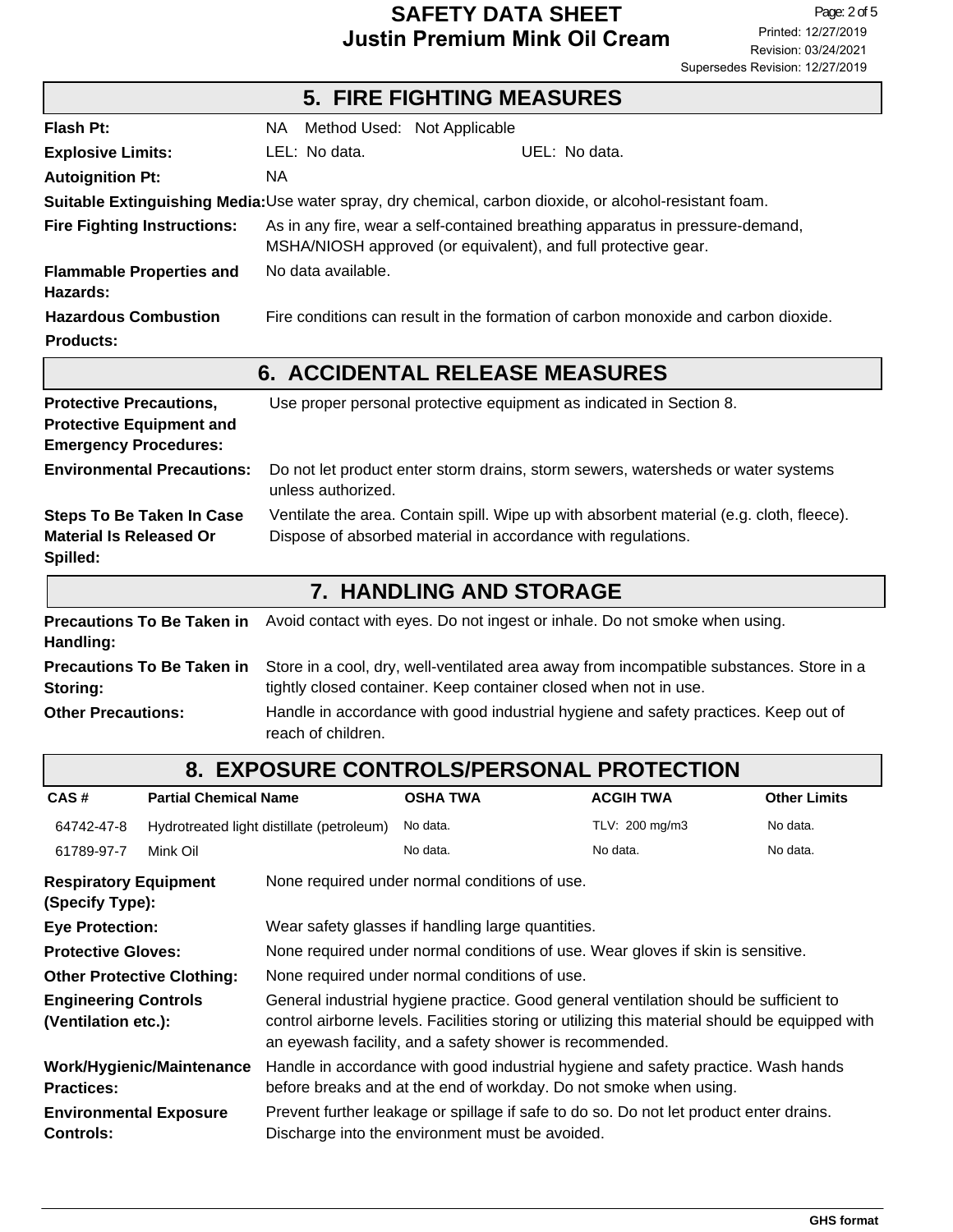### **SAFETY DATA SHEET**<br> **Page:** 3 of 5<br> **Printed:** 12/27/2019 **Justin Premium Mink Oil Cream**

|                                      | 9. FOI SIGAL AND GOEIVIGAL FROFERTIES              |  |  |
|--------------------------------------|----------------------------------------------------|--|--|
| <b>Physical States:</b>              | [ ] Liquid<br>[ 1 Gas<br>[X] Solid                 |  |  |
| <b>Appearance and Odor:</b>          | Appearance: Neutral. Paste.                        |  |  |
| pH:                                  | <b>NA</b>                                          |  |  |
| <b>Melting Point:</b>                | <b>NA</b>                                          |  |  |
| <b>Boiling Point:</b>                | <b>NA</b>                                          |  |  |
| Flash Pt:                            | <b>NA</b><br>Method Used: Not Applicable           |  |  |
| <b>Evaporation Rate:</b>             | <b>NA</b>                                          |  |  |
| Flammability (solid, gas):           | No data available.                                 |  |  |
| <b>Explosive Limits:</b>             | LEL: No data.<br>UEL: No data.                     |  |  |
| Vapor Pressure (vs. Air or           | <b>NA</b>                                          |  |  |
| $mm Hg$ :                            |                                                    |  |  |
| Vapor Density (vs. $Air = 1$ ):      | <b>NA</b>                                          |  |  |
| Specific Gravity (Water = 1):        | <b>NA</b>                                          |  |  |
| <b>Density:</b>                      | <b>NA</b>                                          |  |  |
| <b>Solubility in Water:</b>          | <b>NA</b>                                          |  |  |
| <b>Saturated Vapor</b>               | <b>NA</b>                                          |  |  |
| <b>Concentration:</b>                |                                                    |  |  |
| <b>Octanol/Water Partition</b>       | No data.                                           |  |  |
| <b>Coefficient:</b>                  |                                                    |  |  |
| <b>Percent Volatile:</b>             | <b>NA</b>                                          |  |  |
| VOC / Volume:                        | <b>NA</b>                                          |  |  |
| <b>HAP / Volume:</b>                 | <b>NA</b>                                          |  |  |
| <b>Autoignition Pt:</b>              | <b>NA</b>                                          |  |  |
| <b>Decomposition Temperature: NA</b> |                                                    |  |  |
| <b>Viscosity:</b>                    | <b>NA</b>                                          |  |  |
|                                      | <b>10. STABILITY AND REACTIVITY</b>                |  |  |
| <b>Reactivity:</b>                   | Not reactive at normal temperatures and pressures. |  |  |
| <b>Stability:</b>                    | Stable [X]<br>Unstable [<br>-1                     |  |  |

### **9. PHYSICAL AND CHEMICAL PROPERTIES**

**Incompatibility - Materials To** Strong oxidizing agents.

**Avoid:**

**Instability:**

**Hazardous Decomposition or** Fire conditions can result in the formation of carbon monoxide and carbon dioxide. **Byproducts:**

**Conditions To Avoid -** High temperatures, Ignition sources, Incompatible materials.

**Possibility of Hazardous** Will occur [ ] Will not occur [ X ] **Reactions:**

**Conditions To Avoid -** No data available.

**Hazardous Reactions:**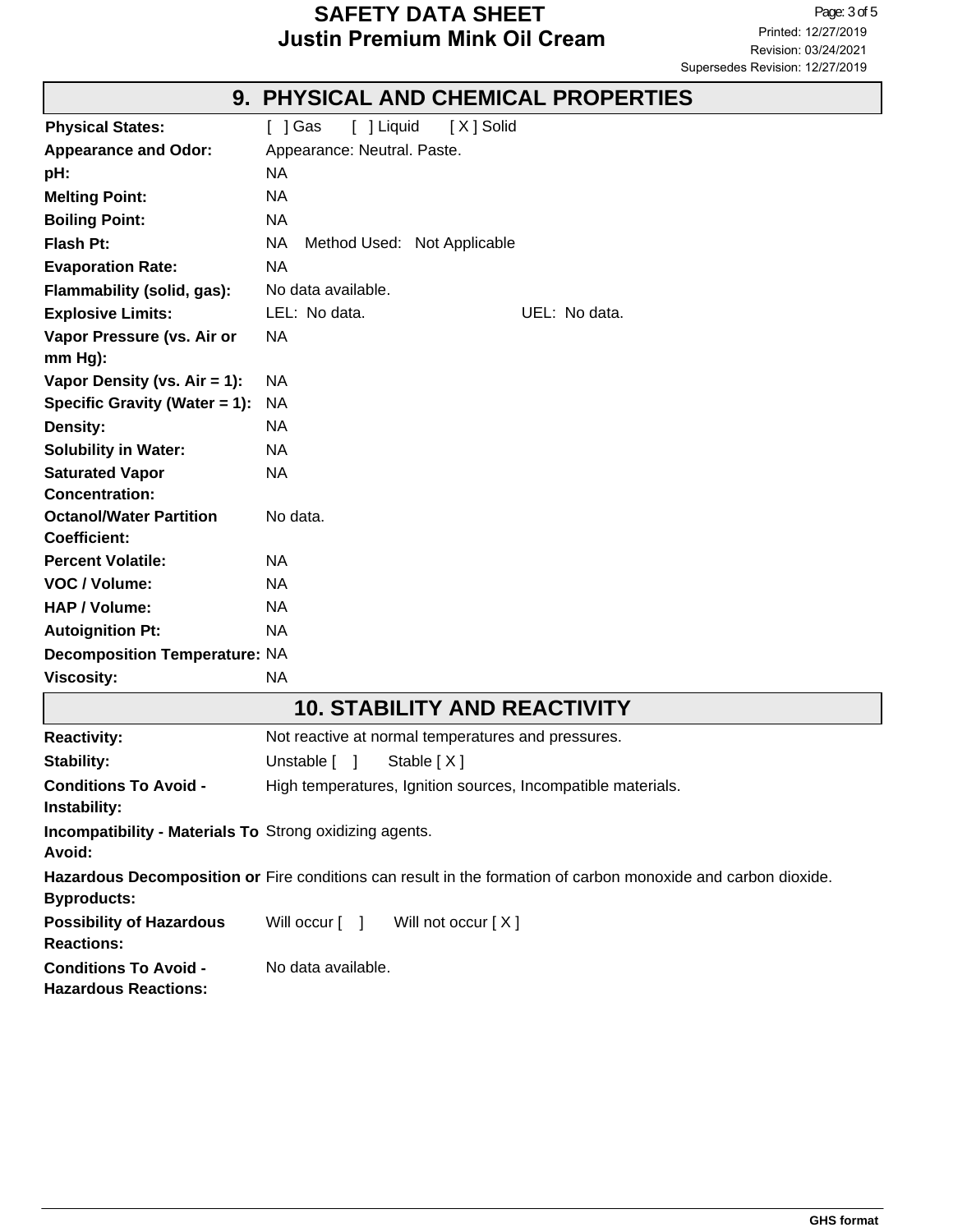### **SAFETY DATA SHEET**<br> **EXAGE THE PAGE IN THE PAGE OF A SHELL PROPENDED**<br>
Printed: 12/27/2019 **Justin Premium Mink Oil Cream**

┐

|                                                                               |                                                                                                                                                                                                                                                                                                                                                                                                                       | <b>11. TOXICOLOGICAL INFORMATION</b> |                           |  |
|-------------------------------------------------------------------------------|-----------------------------------------------------------------------------------------------------------------------------------------------------------------------------------------------------------------------------------------------------------------------------------------------------------------------------------------------------------------------------------------------------------------------|--------------------------------------|---------------------------|--|
| <b>Toxicological Information:</b>                                             | Epidemiology: No information available.<br>Teratogenicity: No information available.<br>Reproductive Effects: No information available.<br>Mutagenicity: No information available.<br>Neurotoxicity: No information available.<br>Due to the viscosity, this product, as supplied, does not present an aspiration hazard.                                                                                             |                                      |                           |  |
| <b>Irritation or Corrosion:</b>                                               | May cause mild eye irritation. Skin: Prolonged exposure may cause irritation.                                                                                                                                                                                                                                                                                                                                         |                                      |                           |  |
| <b>Symptoms related to</b><br><b>Toxicological</b><br><b>Characteristics:</b> | Eye Contact: Direct contact may cause stinging, tearing or redness. Ingestion of<br>excessive quantities may cause digestive tract irritation and signs of nervous system<br>depression such as drowsiness, lack of coordination or headache.                                                                                                                                                                         |                                      |                           |  |
| <b>Chronic Toxicological</b><br>Effects:                                      | Prolonged and/or repeated contact may cause defatting of the skin and dermatitis.                                                                                                                                                                                                                                                                                                                                     |                                      |                           |  |
| Carcinogenicity:                                                              | NTP? No                                                                                                                                                                                                                                                                                                                                                                                                               | IARC Monographs? No                  | <b>OSHA Regulated? No</b> |  |
| <b>12. ECOLOGICAL INFORMATION</b>                                             |                                                                                                                                                                                                                                                                                                                                                                                                                       |                                      |                           |  |
| <b>General Ecological</b><br>Information:                                     | Environmental: No information available.<br>Physical: No information available.<br>Other Studies: CAS# 64742-47-8:<br>LC50, Bluegill (Lepomis macrochirus), 2200 ug/L, 4D<br>LC50, Rainbow trout (Oncorhynchus mykiss), 2900 ug/L, 96H                                                                                                                                                                                |                                      |                           |  |
|                                                                               |                                                                                                                                                                                                                                                                                                                                                                                                                       |                                      |                           |  |
| <b>Results of PBT and vPvB</b><br>assessment:                                 | No data available.                                                                                                                                                                                                                                                                                                                                                                                                    |                                      |                           |  |
| <b>Persistence and</b><br>Degradability:                                      | No data available.                                                                                                                                                                                                                                                                                                                                                                                                    |                                      |                           |  |
| <b>Bioaccumulative Potential:</b>                                             |                                                                                                                                                                                                                                                                                                                                                                                                                       | No data available.                   |                           |  |
| <b>Mobility in Soil:</b>                                                      | No data available.                                                                                                                                                                                                                                                                                                                                                                                                    |                                      |                           |  |
| <b>13. DISPOSAL CONSIDERATIONS</b>                                            |                                                                                                                                                                                                                                                                                                                                                                                                                       |                                      |                           |  |
| <b>Waste Disposal Method:</b>                                                 | Chemical waste generators must determine whether a discarded chemical is classified<br>as a hazardous waste. US EPA guidelines for the classification determination are listed<br>in 40 CFR Parts 261. Additionally, waste generators must consult state and local<br>hazardous waste regulations to ensure complete and accurate classification. Observe all<br>federal, state, and local environmental regulations. |                                      |                           |  |
|                                                                               |                                                                                                                                                                                                                                                                                                                                                                                                                       | <b>14. TRANSPORT INFORMATION</b>     |                           |  |
| <b>LAND TRANSPORT (US DOT):</b>                                               |                                                                                                                                                                                                                                                                                                                                                                                                                       |                                      |                           |  |
| <b>DOT Proper Shipping Name:</b><br><b>DOT Hazard Class:</b>                  | Not Regulated.                                                                                                                                                                                                                                                                                                                                                                                                        |                                      |                           |  |

#### **UN/NA Number:**

Г

# **15. REGULATORY INFORMATION**

| EPA SARA (Superfund Amendments and Reauthorization Act of 1986) Lists |                                             |              |           |              |  |
|-----------------------------------------------------------------------|---------------------------------------------|--------------|-----------|--------------|--|
| CAS#                                                                  | <b>Hazardous Components (Chemical Name)</b> | S. 302 (EHS) | S. 304 RQ | S. 313 (TRI) |  |
| 64742-47-8                                                            | Hydrotreated light distillate (petroleum)   | No           | No.       | No           |  |
| 61789-97-7                                                            | Mink Oil                                    | No           | No.       | No           |  |